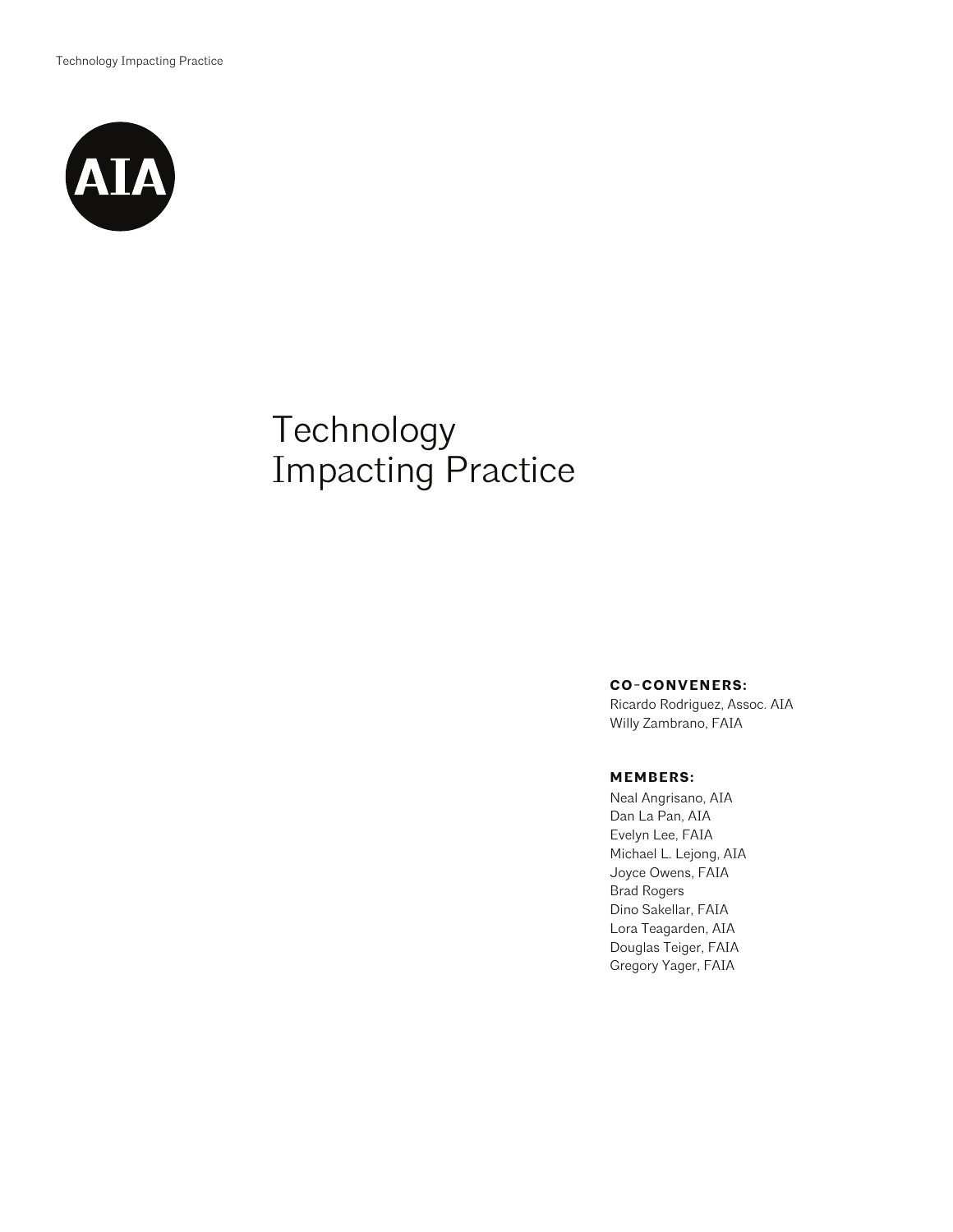# **Contents**

| 03 | Executive summary                             |
|----|-----------------------------------------------|
| 06 | Stakeholders consulted                        |
| 08 | Digital library definitions                   |
| 09 | Member's digital maturity assessment          |
| 10 | Develop an overall strategy                   |
| 13 | Launch a framework for digital transformation |
| 15 | Develop standards for digital transformation  |
|    | Special advisory panel on digital technology  |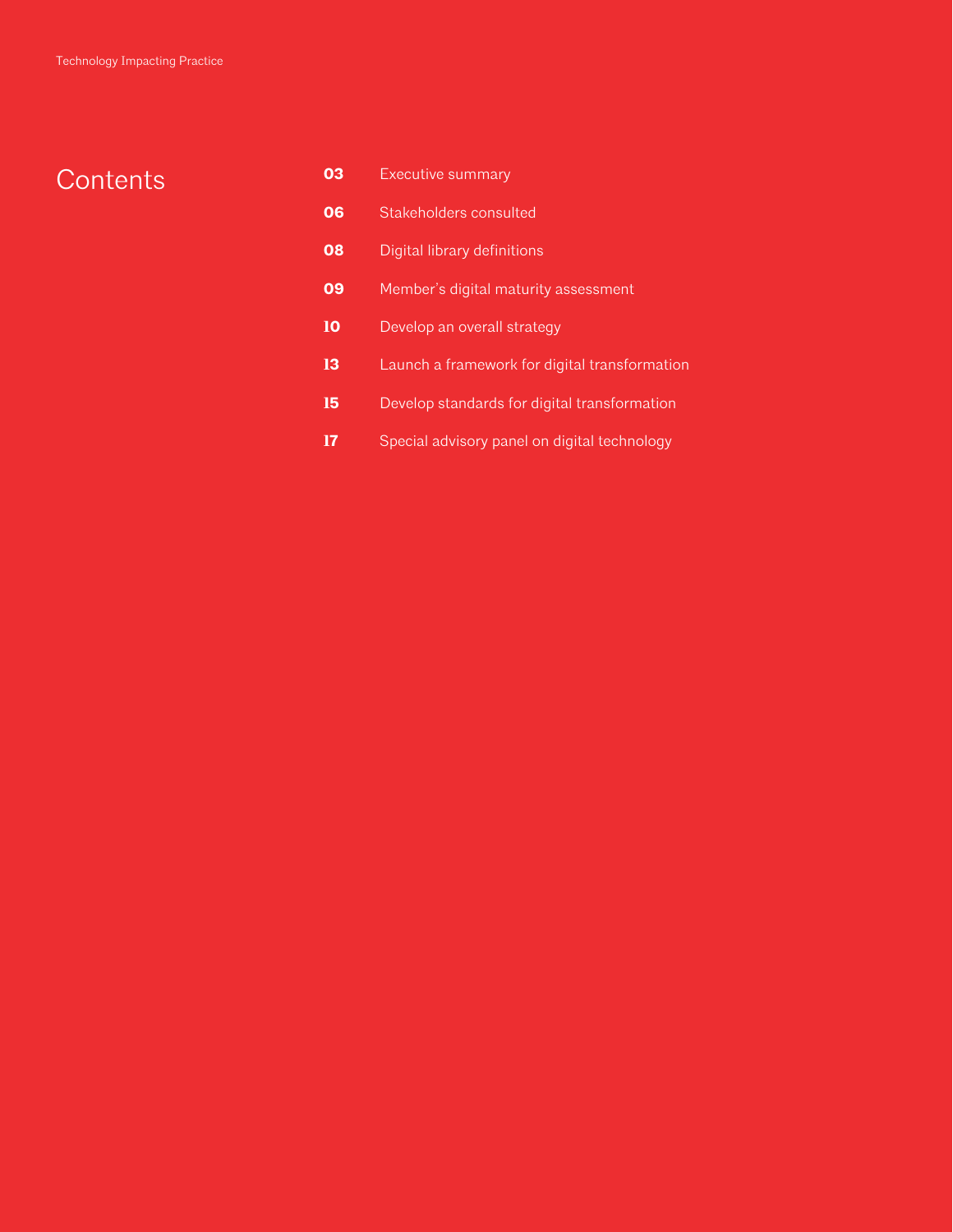# **Executive** summary

**The Technology Impacting Practice (TIP) Area of Study has been a topic of discussion within the AIA Strategic Council for well over five years. This report summarizes research and findings to frame a "no member left behind" roadmap and framework for digital transformation.** 

TIP's focus this year was to continue the work from TIP's 2020 Call to Action Virtual Summit on Digital Transformation's key problem: frame members' needs, hypothesize solutions, and validate gaps to create a roadmap to a "no member left behind" framework for digital transformation.

#### **Goals**

- Identify: What is the problem we are trying to solve? What's our focus? Why is this important?
- Framing needs: Create a framework for digital solutions, innovation and development body, "no firm left behind" roadmap, and toolkit alongside resources to enhance offerings for members' future needs.
- Hypothesize solutions and validate gaps: Use the [AIA Strategic Plan,](https://content.aia.org/sites/default/files/2021-09/EX20_StrategicPlan-2021-2025_RJ_v07.pdf) market drivers, member needs, Strategic Council Areas of Studies and Knowledge Communities gaps to show relevance of recommended solutions.
- Recommend and implement.

#### **Process**

In TIP's 2020 Virtual Summit, we invited 12 AEC tech industry experts who urged us to take action. The Technology in Architecture Practice Knowledge Community was a key collaborator. The summit allowed us to quickly identify how new innovative technology-driven solutions have exponentially grown, especially during the pandemic, and how these could potentially outperform AIA members' architectural services.

This summit centered on a series of questions and identified opportunities:

- Do we lead or follow? Developing new ways of practice—embrace change and transform
- Do we innovate or die? New ways of delivery—leverage outreach to other industries while onboarding new talent—open our borders
- For richer or poorer? New ways of monetization—create savvy professional services

In 2021, we created a roadmap to identify why this is important, frame members' needs, find opportunities, and create hypotheses and identify gaps. These findings were further validated with internal and external AIA stakeholders: AIA Strategic Council, Knowledge Communities, Small Firm Exchange, Large Firm Roundtable, Bethune Fellows, academia, COTE, DBIA, Foresight Digital, and AIA staff.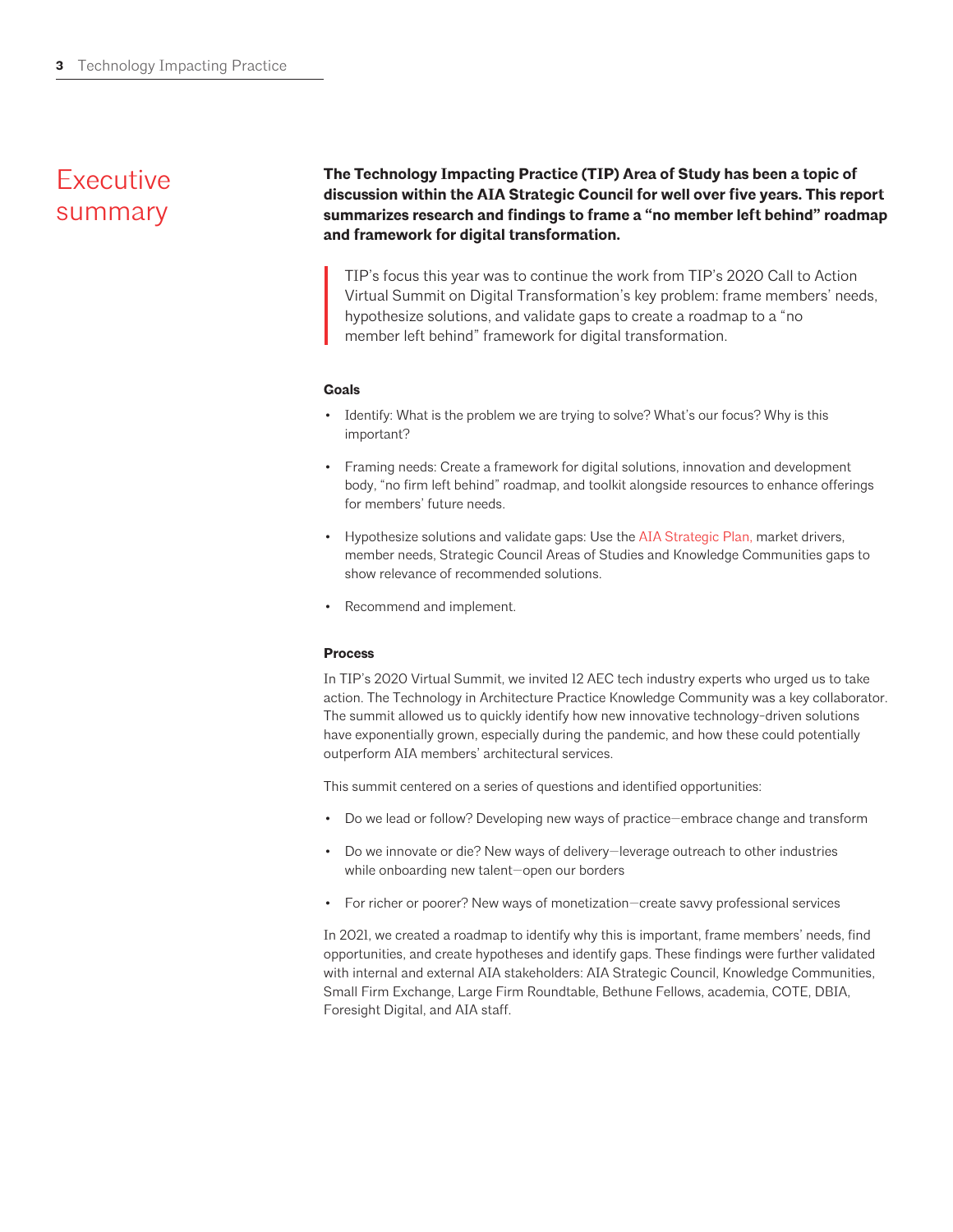### **Executive** summary

#### **The members-group validation discussions centered on the following main roadmap topics:**

- Creating a framework for digital transformation
- Establishing a digital standard of care
- Creating a practice/members' innovation advisory body

#### **Each topic was further evaluated to identify:**

- The role/responsibility of AIA: Should it lead, follow, have more visibility, educate, support, partner with other industries, or do nothing?
- Suggested actions: Should AIA have a board-level committee, create a resolution, formalize programs, create a taskforce, hire a consultant, or conduct a member survey?

Data on these validations was collected through a series of workshops in MURAL during three months of weekly meetings to formalize discoveries and recommendations.

#### **Discovery**

While AIA could provide education to the components on digital-first best practices, TIP's collaborators and workshop participants indicated that their most pressing need was to simply understand where to start, and where they expect AIA to lead by example.

#### **TIP's validation centered on a member-centric approach to create:**

- Special Advisory Panel
- Framework for digital transformation
- Standards for digital adoption

#### **It also identified:**

- **Threats**
- Lessons learned
- Member surveys on technology
- Special Advisory Panel's scope with digital maturity assessment as prerequisite

The Institute, profession, and the AEC industry are at the tipping point of change where digital transformation and automation will limit the relevance of the architect's role in society and in the design and construction industries. We found that small firm practitioners, especially, are the most vulnerable.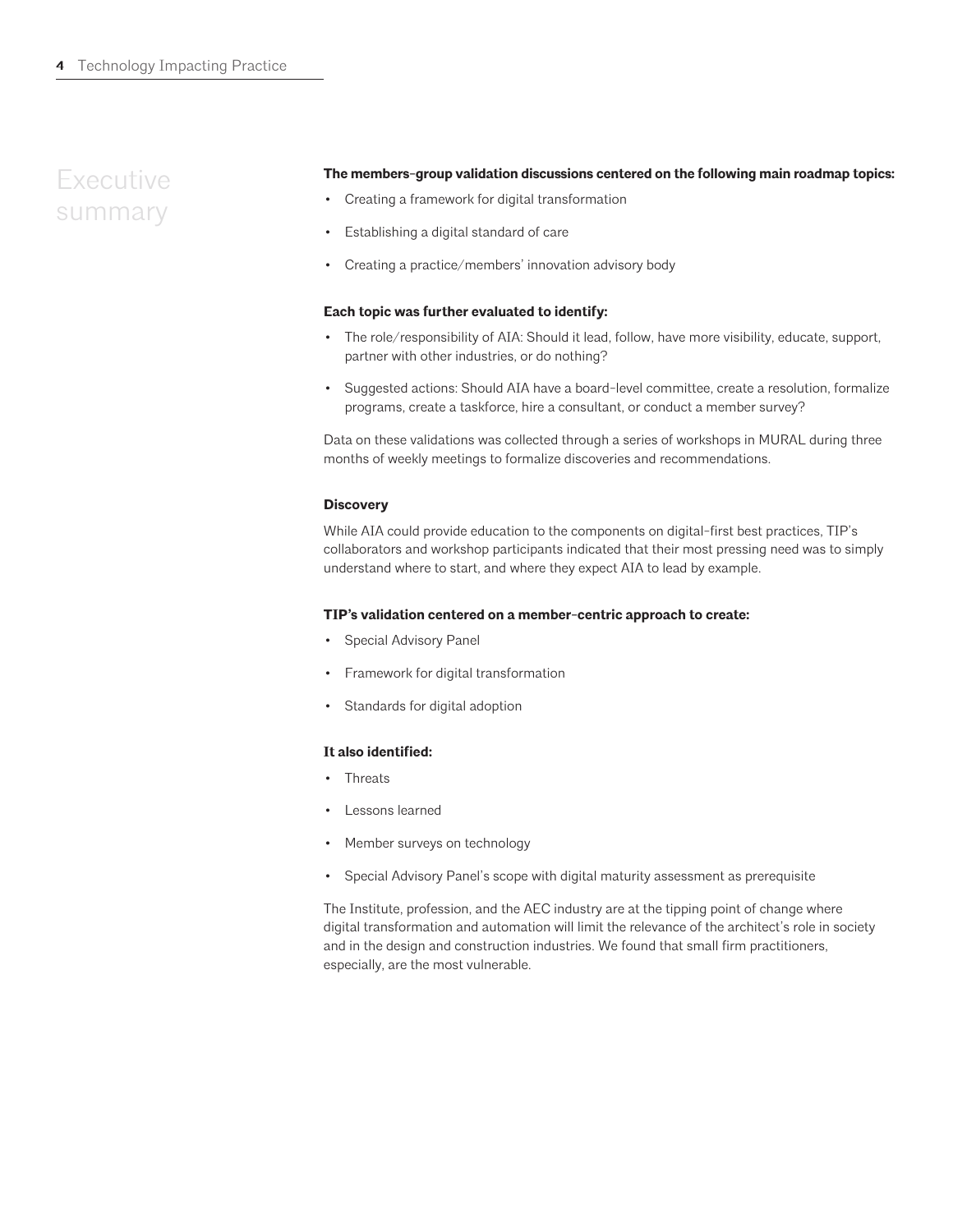### Recommendations

| <b>RECOMMENDATIONS</b> |                                                    | <b>VALUE TO THE PROFESSION</b>                                                 | <b>FINDINGS</b>                                                                                                                                       |
|------------------------|----------------------------------------------------|--------------------------------------------------------------------------------|-------------------------------------------------------------------------------------------------------------------------------------------------------|
| ΩO                     | <b>Special Advisory</b><br>Panel                   | Ensure alignment with Code of Ethics &<br>Strategic Plan                       | • Lack of digital competence means we fail at<br>our core mission.                                                                                    |
| 01                     | <b>Assets Digital</b><br><b>Maturity</b>           | Understand where we (profession /<br>members) are versus market needs & trends | • No standard methodology / baseline<br>Lack of understanding impact of market<br>٠<br>relevance vs lagging adoption rates.                           |
| 02                     | <b>Develop</b><br>Overall<br><b>Strategy</b>       | Assertive stance that acknowledges<br>digital-first practice shift             | Small and medium firms can't afford<br>٠<br>Must broaden the tent to gain<br>٠<br>expertise / partners<br>• Institutional knowledge drained           |
| OЗ                     | Launch<br><b>Framework</b>                         | Comprehensive resources & tools                                                | Empower members' & profession's<br>٠<br>relevance / influence<br>• Need effective data/tech structure                                                 |
| 04                     | <b>Standards</b><br><b>For Digital</b><br>Adoption | Digital best practice                                                          | Gap in acknowledging impact of digital<br>٠<br>project data on risks & liabilities<br>• Contract Docs maturity misalignment with<br>tech capabilities |

#### **Implementation**

TIP's recommendation to the AIA Board of Directors is to move decisively on this call to action and convene a Special Advisory Panel to:

- Implement a member's digital maturity assessment;
- Develop an overall strategy;
- Launch a framework for digital transformation; and
- Develop standards for digital adoption.

#### **Conclusion**

The Technology Impacting Practice Group, supported by the Strategic Council, considers these findings to strongly align with AIA's Code of Ethics, Canon I – Ethical Standards of Knowledge and Skill, and AIA has the obligation to equip and digitally transform its members to support AIA's goals and mission. This imperative and significant step toward digital transformation of its members will ensure development of further scalable climate action and equity goals while upholding AIA's Code of Ethics.

Furthermore, this initiative will also empower AIA's strategies, align with the [Guides for](https://www.aia.org/resources/6076046-guides-for-equitable-practice:46)  [Equitable Practices,](https://www.aia.org/resources/6076046-guides-for-equitable-practice:46) and operationalize AIA imperatives, but most importantly it will empower members to sustain their relevance in today's world and in the built environment.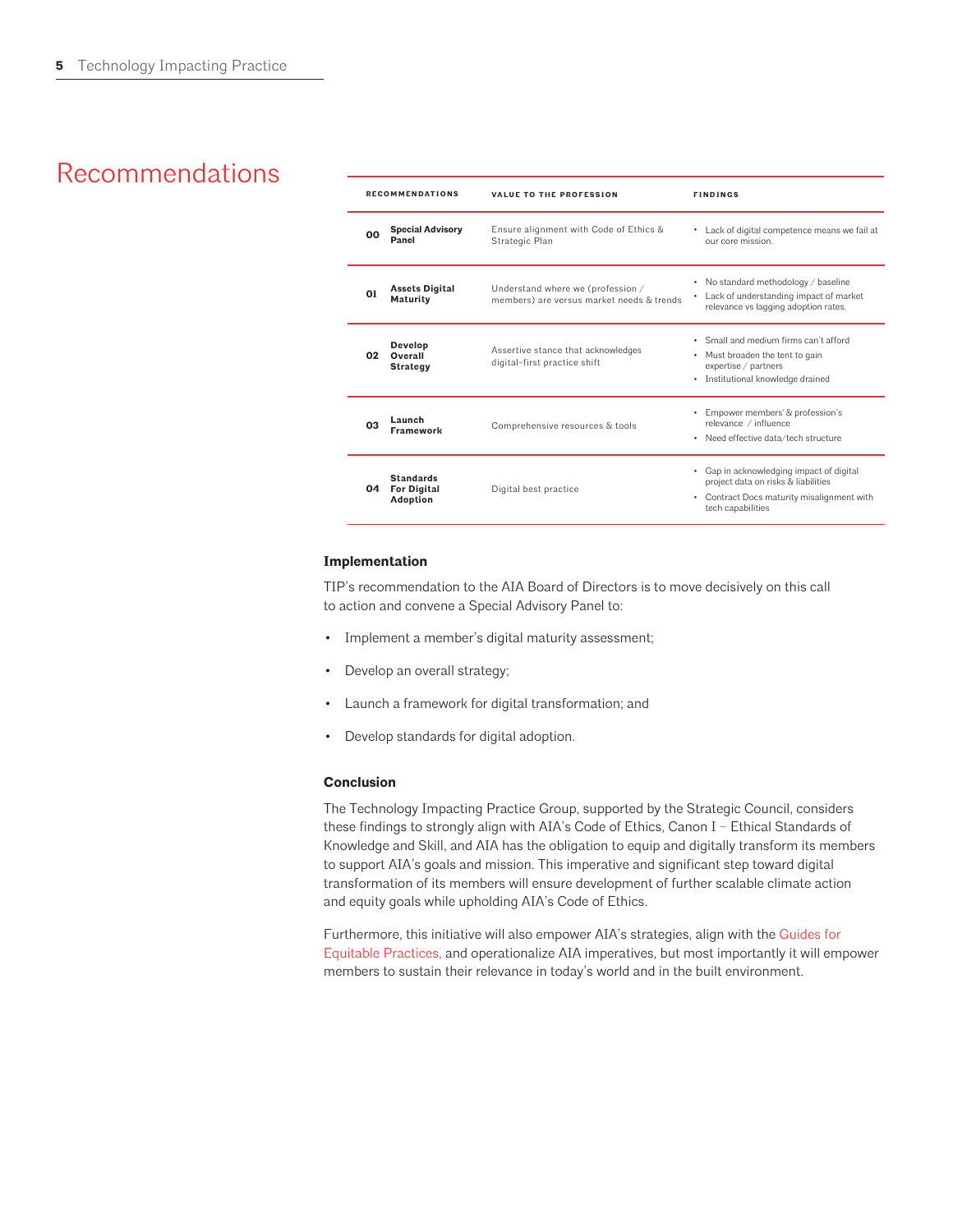### **Stakeholders** consulted

#### **Validating TIP's findings internally and externally**

The Technology Impacting Practice Group focused on digital transformation's key problem to frame needs, find gaps, and validate findings with AIA member groups and external partners.

#### **AIA staff**

Kathleen McCormick, CAE, AIA Firm Engagement Director – Center for Practice (CFP) & Firm Benchmarking 2022 Jeffrey Raymond, Vice President of Product & Technology Strategy Terri Stewart, Hon. AIA, Senior Vice President, Knowledge & Practice Matt Welker, Director of Sustainability Group – DDx

#### **Strategic Council**

Area of Study Sprint: Scalable Climate Action – Mary Ann Lazarus, FAIA; Paul Dennehy, FAIA Area of Study: Rural + Suburban – Kirk Narburgh, FAIA

#### **Knowledge Communities**

Kjell Anderson, AIA, COTE National Advisory Group member Billie Faircloth, FAIA – Committee on the Environment (COTE) National Advisory Group Peter S. Macrae, AIA – Practice Management (PMKC) Bradford J. Prestbo, AIA – Technology in Architectural Practice (TAP) Jeffrey Lee Reynolds, AIA – Construction Contract Administration (CCA) Laura F Stagner, AIA – Project Delivery (PD)

#### **Small Firm Exchange**

Venesa Alicea-Chuqui, AIA Matthew Clapper, AIA, Chair

#### **Large Firm Roundtable**

Peter Devereaux, FAIA, Chair and CEO, HED Brad Lukanic, AIA, CEO, CannonDesign

#### **Bethune Fellows**

AoS on Technology: Phil Bona, FAIA; Rick Master, AIA; Scott Busby, AIA; Jeffrey Ferweda, AIA; Bruce Turner, AIA; Illya Azaroff, FAIA; Jack Morgan, AIA; Dan Hart, FAIA,

#### **Academia**

Alireza Shojaei, PhD, PMP, LEED Green Associate, Virginia Tech adjunct professor.

#### **External**

Zigmund Rubel, FAIA, Co-Founder, Foresight Digital Brian Skripac, Assoc. AIA, DBIA, CM-BIM, Design Build Institute of America (DBIA)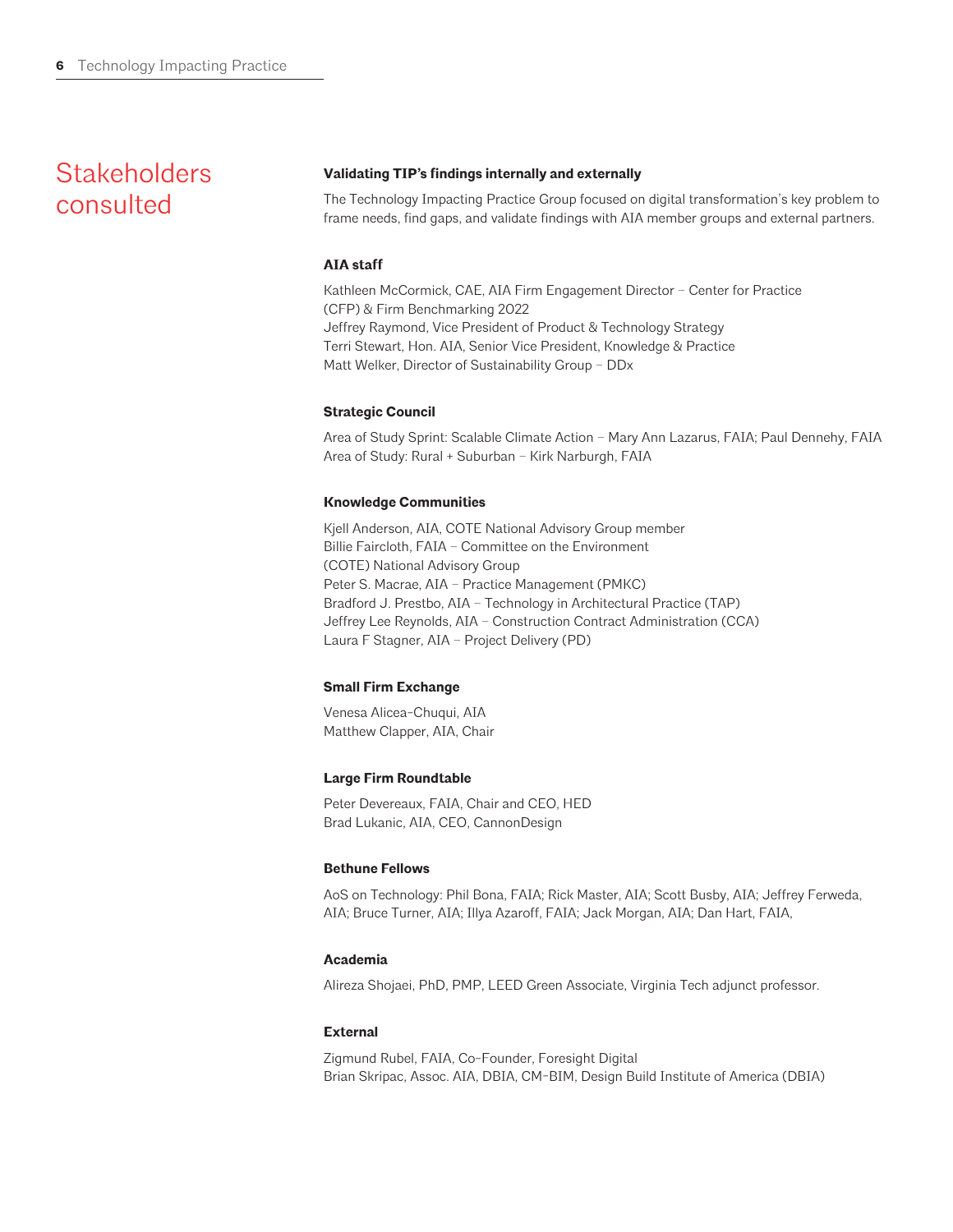### **Stakeholders Consulted**

#### **2020 Call to Action**

In 2020 the Technology Impacting Practice Group interviewed at least a dozen leadingedge tech experts and companies, and it also held a virtual summit that involved 12 AEC tech industry experts.

#### **AEC tech industry experts:**

Sandeep Ahuja & Patrick Chopson, Co-Founders, Cove Tool Craig Curtis, Partner & Director, Mithun E-Kat Dovjenko, Program Manager & Consultant for Google's R+D Lab for the Built Environment Clifton Harness, CEO, TestFit Ian Keough, CEO, Hypar Rob Roef, Business Development Manager, Applied Scientific Research TNO Anthony Vanky, PhD, Professor in Urban Planning, UMT College David Weir-McCall, Business Development Manager, & Kenneth Pimentel, Strategic Development Manager, Epic Games Arol Wolford, CEO & Joel Pennington, Head of Product, VIM

#### **Technology in Architecture Practice KC key collaborator:**

Ryan Johnson, AIA, Chair

#### **Strategic Council Area of Study Group:**

Mindy Aust, AIA Roderick Ashley, FAIA Erin Conti, AIAS Gail Kubik, Assoc. AIA Daniel LaPan, AIA Natasha Luthra Jessica Parmenter, AIA Ricardo Rodriguez, Assoc. AIA Douglas Teiger, FAIA Randall Vaughn, FAIA Gregory Yager, FAIA Co-Convener Willy Zambrano, FAIA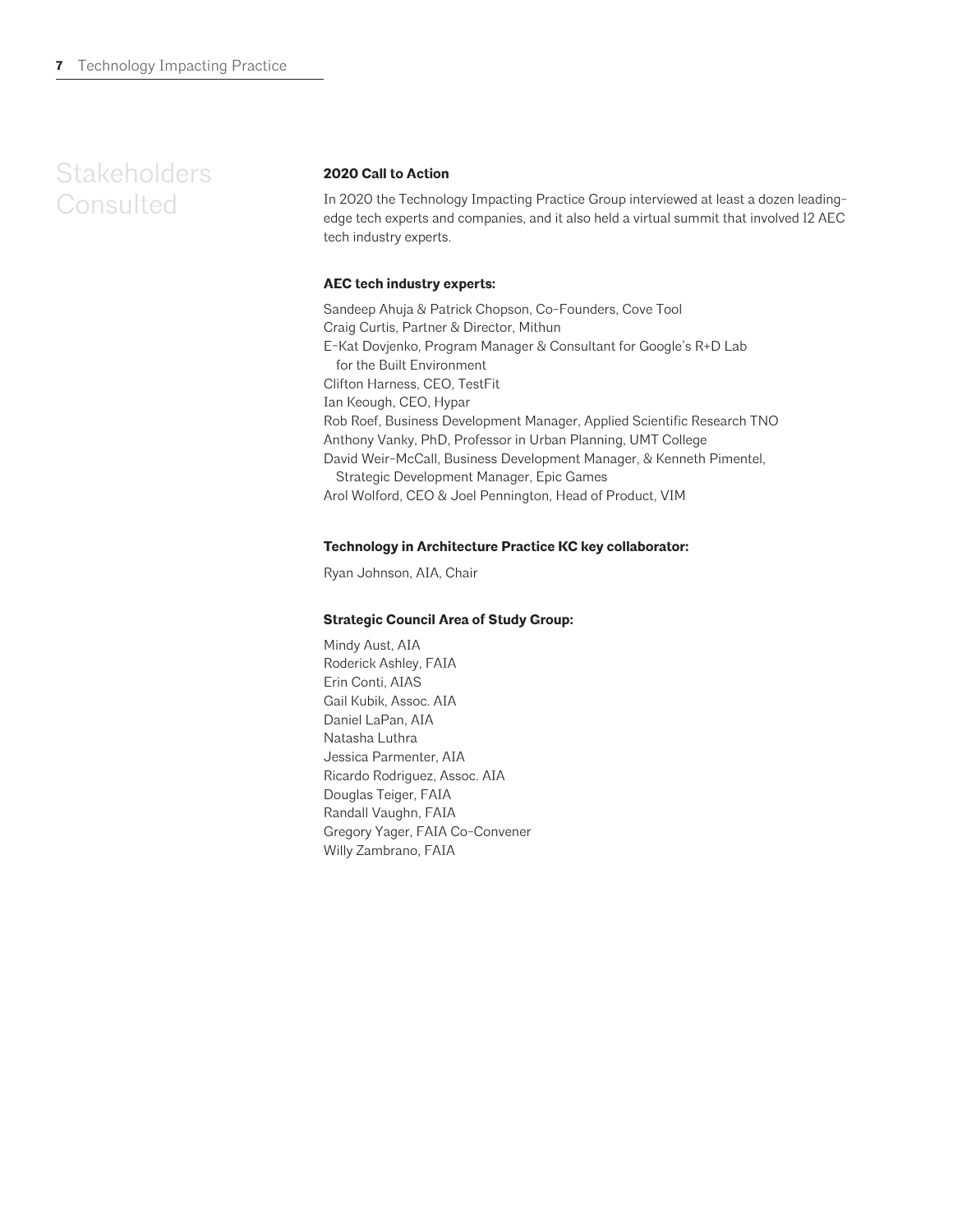### Digital literacy definitions

#### **Digital transformation**

Digital transformation goes beyond digitization by creating a comprehensive change to an organization's business strategy.

The practice of employing digital technologies to change a process, product, or capability so dramatically that is unrecognizable compared to its analog form.

#### **Digital maturity**

A measure of an organization's ability to create value through digital, which is a crucial predictor of success for companies launching a digital transformation.

#### **Digitization**

The process of converting information into a digital (i.e., computer-readable) format.

Strictly speaking, digitizing means converting analog source materials or processes into a digital alpha/numerical format.

#### **Digital first**

Sometimes also called "digital by default," this is the act of striving toward organizing in a digital environment.

Approaching any new opportunity, or problem, with the assumption that the solution should be as digital as possible.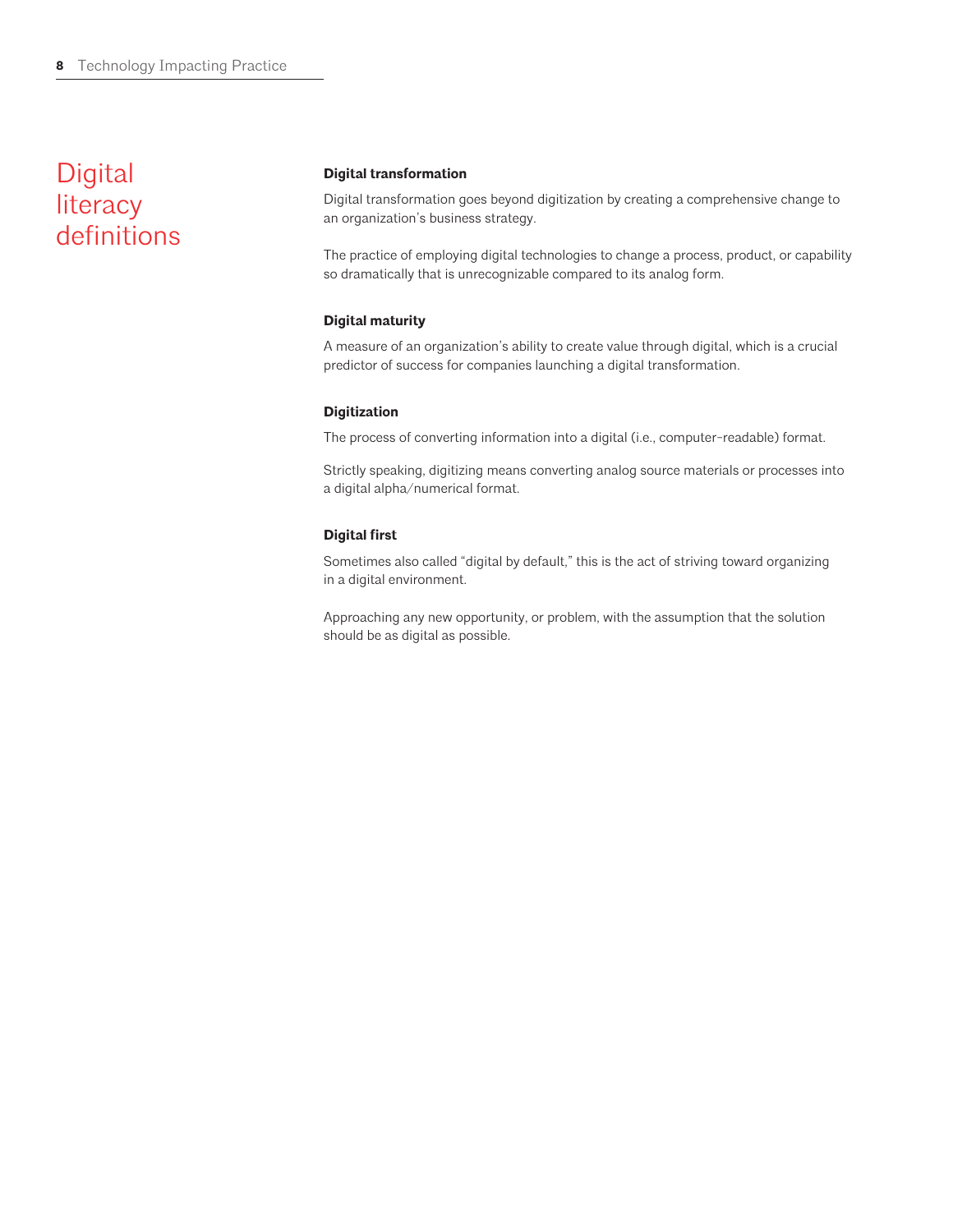### Members' digital maturity assessment

#### **Findings**

For context, the [construction industry's productivity has only advanced 1% in the last 20 years.](https://www.mckinsey.com/business-functions/operations/our-insights/the-next-normal-in-construction-how-disruption-is-reshaping-the-worlds-largest-ecosystem) Compare that against the first 90 days of the pandemic, where the global digital market [gained](https://www.mckinsey.com/business-functions/strategy-and-corporate-finance/our-insights/five-fifty-the-quickening)  [decades worth of growth.](https://www.mckinsey.com/business-functions/strategy-and-corporate-finance/our-insights/five-fifty-the-quickening) A [University of Oxford study](https://www.oxfordmartin.ox.ac.uk/downloads/academic/future-of-employment.pdf) estimates 52% of design professionals will be displaced by computerization in the next decade.

During its investigations this past year, TIP found that AIA lacks a proper digital maturity assessment to guide any strategic digitalization decision internally or externally. Similarly, small firms are the most at risk of becoming irrelevant given similar challenges: lack of understanding of the impact of market relevance versus lagging tech adoption rates and no standard assessment methodology nor visibility into market-comparable baselines. Unfortunately, our industry appears to willfully ignore what other sectors have grown to accept: Digital competence equals market relevance.

The University of Oxford estimates,

### **52% of design professionals will " be displaced by computerization in the next decade."**

#### **AIA's role on digital transformation**

AIA's 2022 AIA Operating Plan does not comprehensively address digital transformation. AIA's position regarding climate action and equity requires these goals to be operationalized by member firms. Advocating for the "why" has limited traction without an articulated path toward implementation at the member level.

#### **Conclusion**

Our discussion with many AIA stakeholders produced a consistent request: AIA needs to lead by example in this transformation. If AIA wants members to meet the overarching strategic goals of the organization, it also must genuinely support its members in their digital transformation, starting by assessing how they measure up against market needs and looking for opportunities beyond the purview of traditional practice.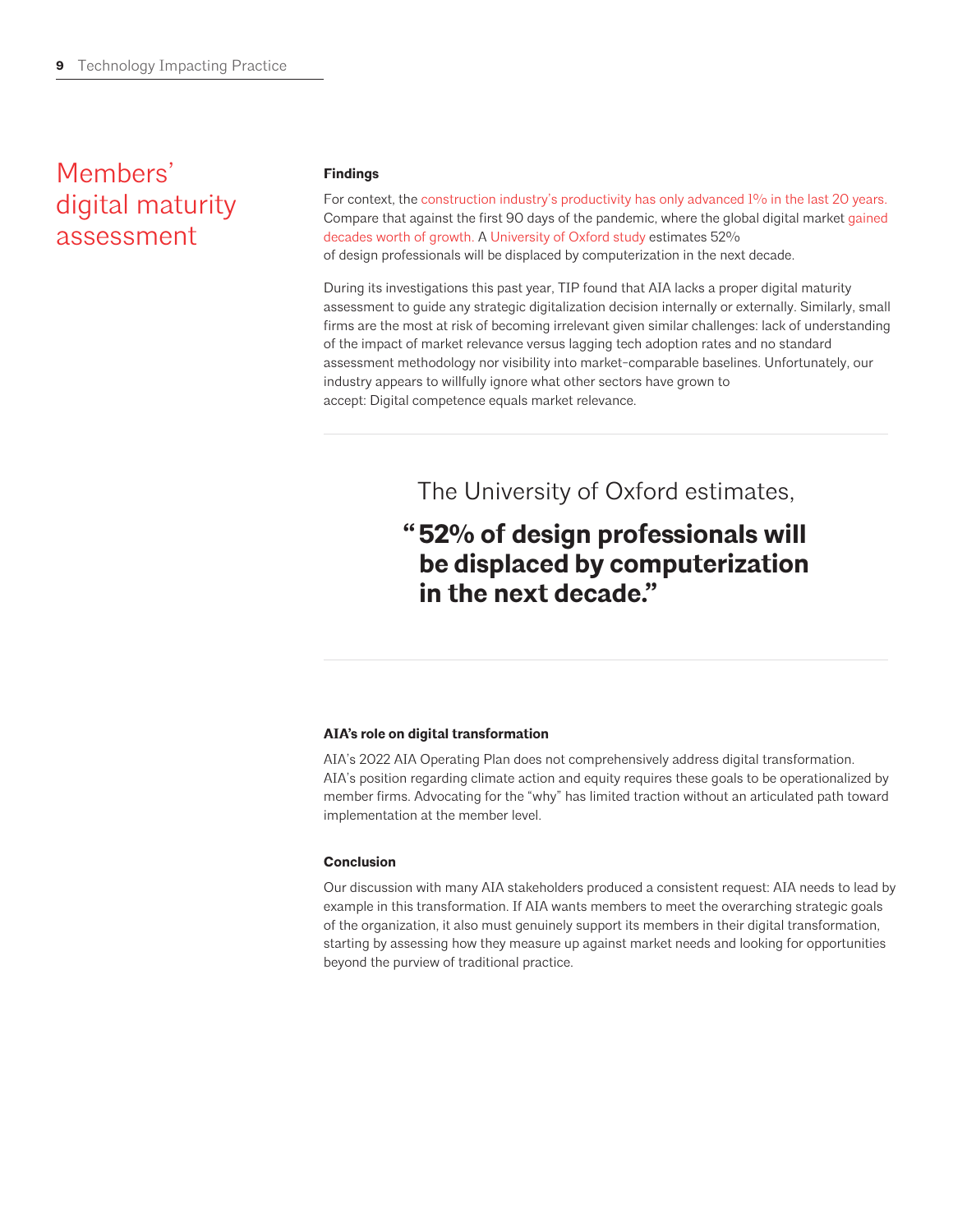### Develop an overall strategy

#### **Findings**

Over the past five years Strategic Council Areas of Study have engaged in the future of practice and how technology is a critical ingredient of our future profession, offices, and workplace, which must change to meet the pressing demands of our industry.

Alongside these changes, our profession and society have been challenged by the quickly evolving impact of climate change and social inequity, inclusion, and a need for social justice. The combination of these challenges affects our physical environments and how and where we accomplish our work. For architects and designers to have a lasting impact on the society of future generations, AIA must provide our members and firms with the appropriate tools and resources that will allow us to have a substantive, measurable impact on our future.

#### **Over the past two years, TIP discovered:**

- AIA members and AIA services are not connected in their understanding of the digital transformation that is required.
- The industry outside of AIA is being shaped by digital transformation.
- We must prioritize digital education that allows AIA and its members to "broaden the tent" to become more inclusive within our workplaces and Institute by allowing digital-savvy individuals to be seen and welcomed as partners in this digital transformation.
- There is a lack of visibility to research.
- There is a lack of access to affordable digital tools and a digital maturity index (ABI-like).
- Several high-level gaps should be acknowledged by the Institute, like reimagining the Technology in Architectural Practice Knowledge Community's (TAP KC) role beyond that of a single-event Knowledge Community.
- There is a lack of outward perspective and limited outreach with members. This lack of relationships and resources limits effectiveness.

#### **Recommended strategies**

Through these work sessions TIP realized that many parts of AIA are trying to address the digital and technological needs of the profession; however, this institutional process and knowledge are not working together. Various teams, from the Strategic Council, TAP KC, AIA business lines, and various regions and chapters, all seem to desire more impact or change in this area.

It is recommended AIA "join up" these layers of thinking into a more tangible plan of action that would demonstrate to members how these topics intertwine with their existing practice operations and allow them to become active participants in addressing our global challenges, increase productivity and profitability through enhanced services, attract new employees with digital and technology backgrounds, and innovate with digital and visual services that enhance our role with clients, communities, and consumers.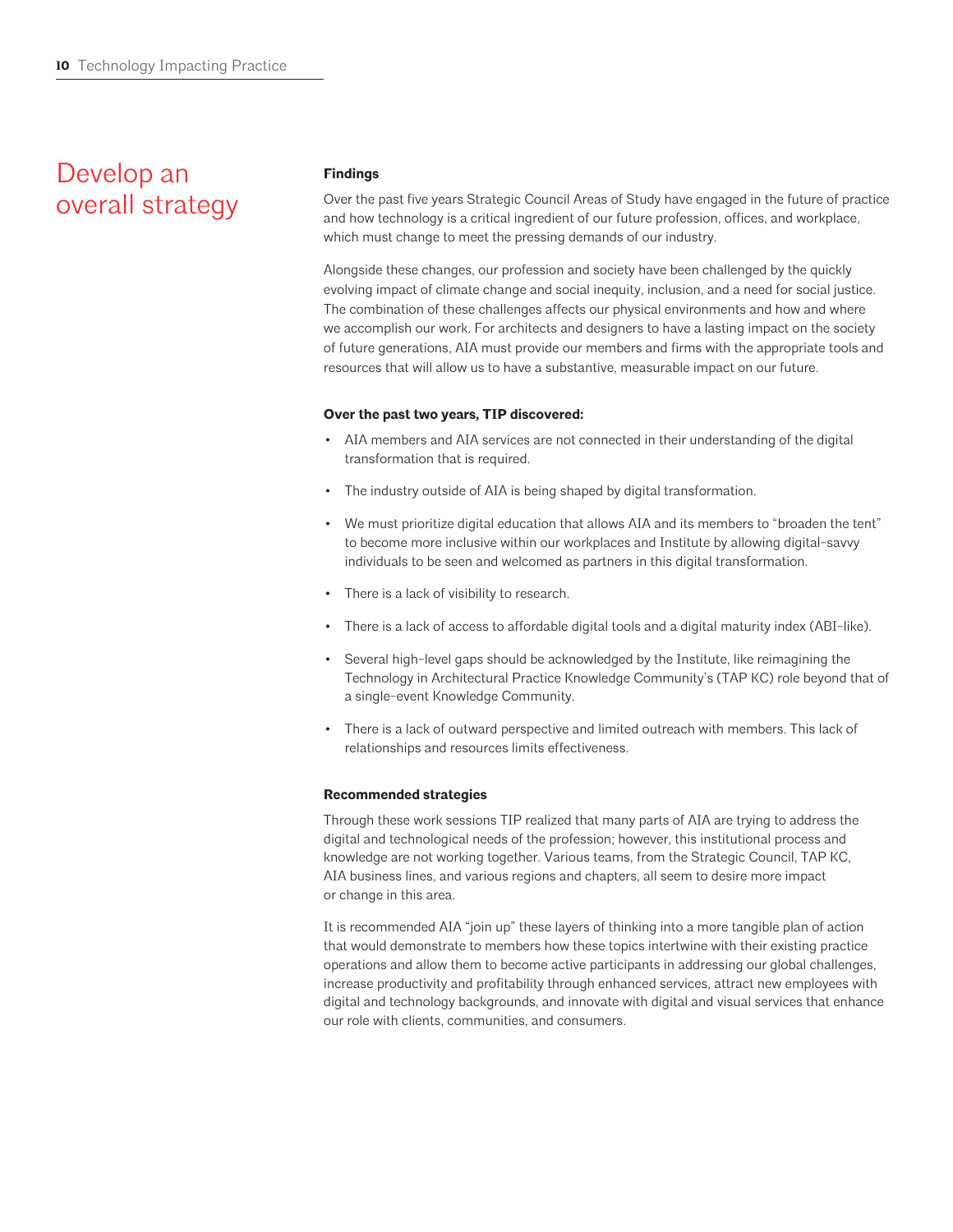### Develop an overall strategy

#### **In addition, AIA should:**

- Educate members on mission-based investing that will lead to a nimble and educated profession that will allow architects to address our current and future challenges. If we are not nimble, our relevance will diminish over time and so will current and future membership within the Institute.
- Join forces to incubate and accelerate this digital transformation, which is necessary for our survival.
- Invest in research and development to support innovation and incubation of new technologies and services that will allow AIA and its members to add new business models and workflows.
- Prioritize digital education that looks beyond its borders.
- Focus on revenue generation (such as production) and building performance tools.

It is important that we digitally transform our membership to allow our profession to maintain a leadership role in how we shape and influence our built environment. Without the appropriate tools and protocols, AIA and architects will lose this important relevance in our industry.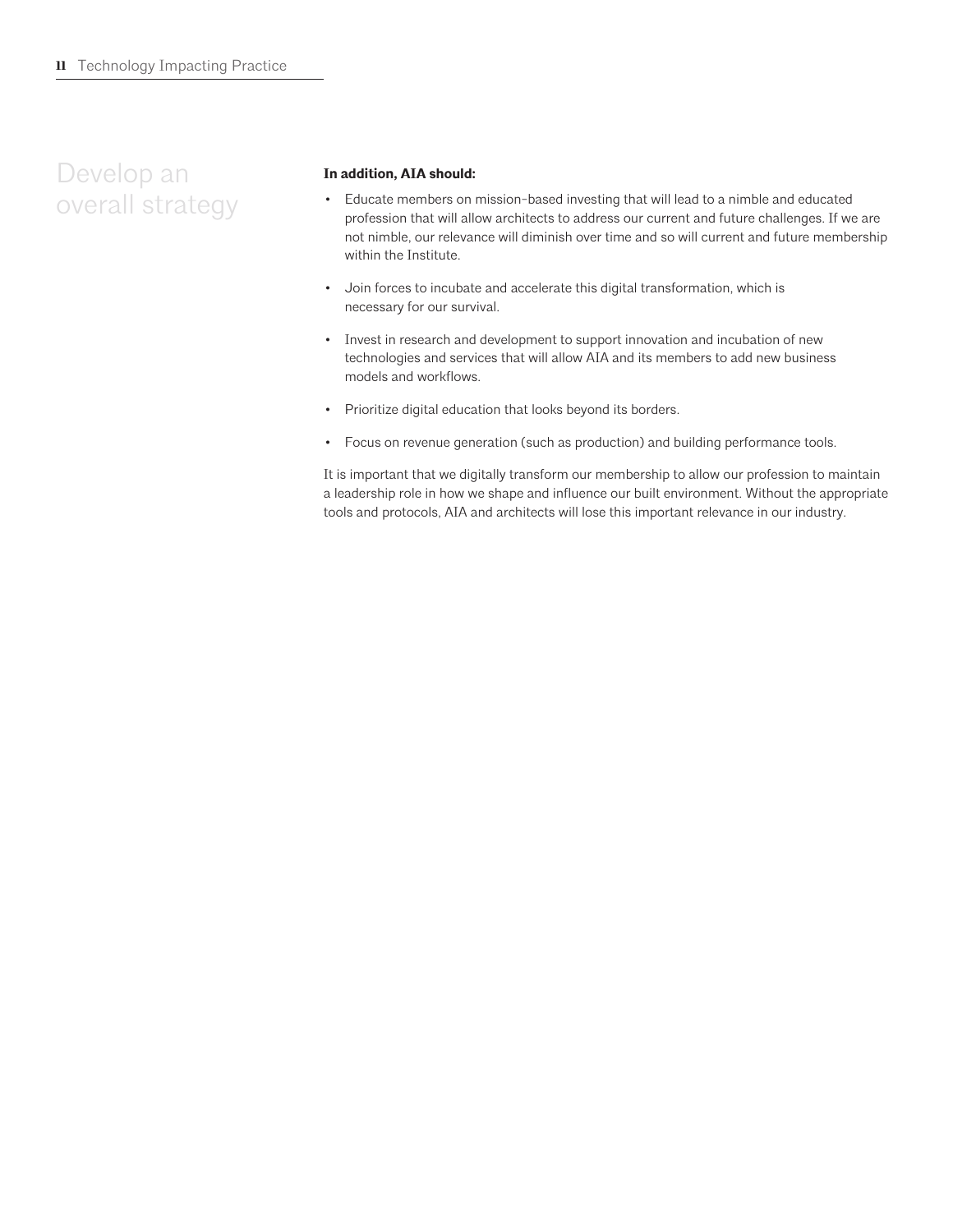### Develop an overall strategy

#### **Conclusion**

It is imperative that AIA take an assertive leadership stance on the shift to a digital-first practice.

While AIA emphasizes decarbonization under Canon II and VI of the Code of Ethics, the Code should also address this issue in Canon I – Ethical Standards of Knowledge and Skill of the members. Our profession is at a crossroads and must address the three most important challenges of our society and environment. Given the radical changes in our environment, climate change must be urgently addressed. Members must have the tools and knowledge to move them toward net zero or net positive buildings and developments.

We must equip our members to support AIA's goals and the strategic plan through an urgent and rigorous action plan to lead the digital transformation in the AEC industry and profession and AIA's membership. We cannot afford to leave any firm or member behind.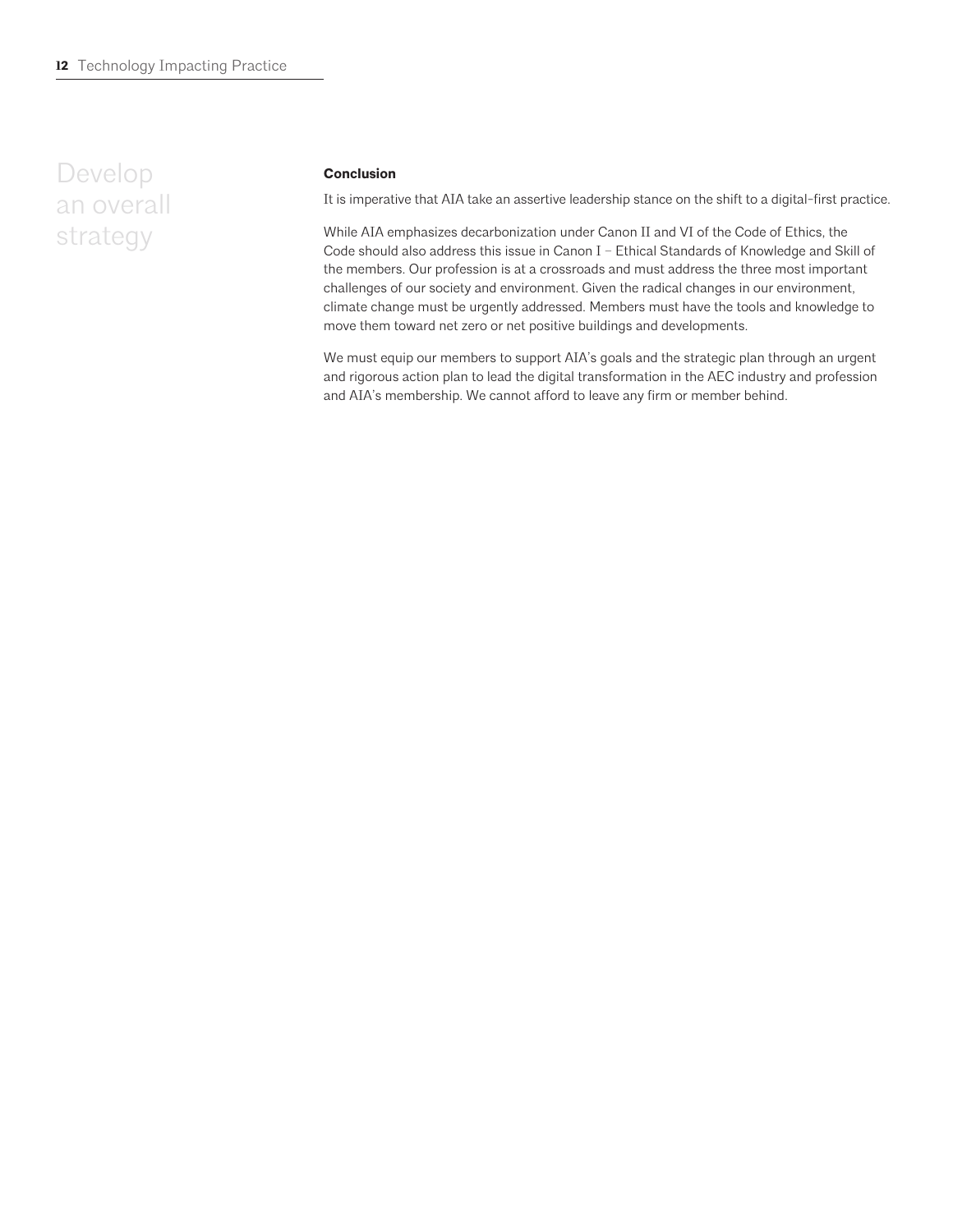### Launch a framework for digital transformation

#### **Findings**

The adoption of digital technology in the architecture profession is behind other industries.

The recent [AIA Manufacturers Council's survey,](https://www.aia.org/pages/6455144-technology-culture--the-future-of-the-arch) while validating TIP's findings, ignored market needs, and demonstrated that most small and midsize firms are unaware of digital tools that address embodied carbon materials and sustainable strategies integration. The report suggests that small and midsize firms need support to keep up with Strategic Plan goals and are not implementing leading-edge technology in their practice due to a lack of awareness and cost. While big firms typically have the resources to implement new technologies, including knowledgeable IT staff and appropriate budgets, small and midsize firms need to outsource most of these new technology solutions. This is similar to the early creation of LEED Consulting Services, when firms did not have the staffing or knowledge to perform these services in-house.

These findings are part of TIP's focus in collaboration with cutting-edge technology leaders, thinkers, and creators who have shifted the landscape by addressing climate action, sustainable design (including energy modeling), and carbon neutrality. All of these are part of the AIA Strategic Plan.

#### **Premise**

The Institute, the profession, and the AEC industry are at the tipping point of change and disruption where digital transformation will limit the role and relevance of architects in society. This is not a discussion for the future but rather one about current risks and threats. TIP found that small firm practitioners are the most vulnerable.

Imagine how powerful it would be to empower small firms. This is the genuine path to scaling climate action while empowering AIA's strategies, aligning with equitable practices, and operationalizing AIA's imperatives.

#### **Conclusion**

AIA must develop comprehensive resources and a toolkit for digital transformation that aligns with the goals and imperative of the strategic plan. TIP does not suggest that AIA recommend specific software but rather define what software tools are available to address our current and future goals. This information will need to be updated yearly to keep pace with the rapid progress of technology.

This complex preparation will require AIA staff to develop, organize, and prepare a toolkit for all architects. This transformation can also start by cross-pollinating with all AIA member groups such as the Small Firm Exchange, AIA Trust, COTE, Technology in Architectural Practice, Project Delivery, Center for Practice, Contract Administration, and the Practice Management Knowledge Community—thereby breaking silos. A technology-driven foundation can be created to establish a digital master toolkit repository to share information, programs, best practices, and common agendas among AIA member groups, related organizations, and schools of architecture. This foundation will allow AIA to partner with architectural tech partners, aligning the AIA mission with their interests and investments to establish equitable strategies for all.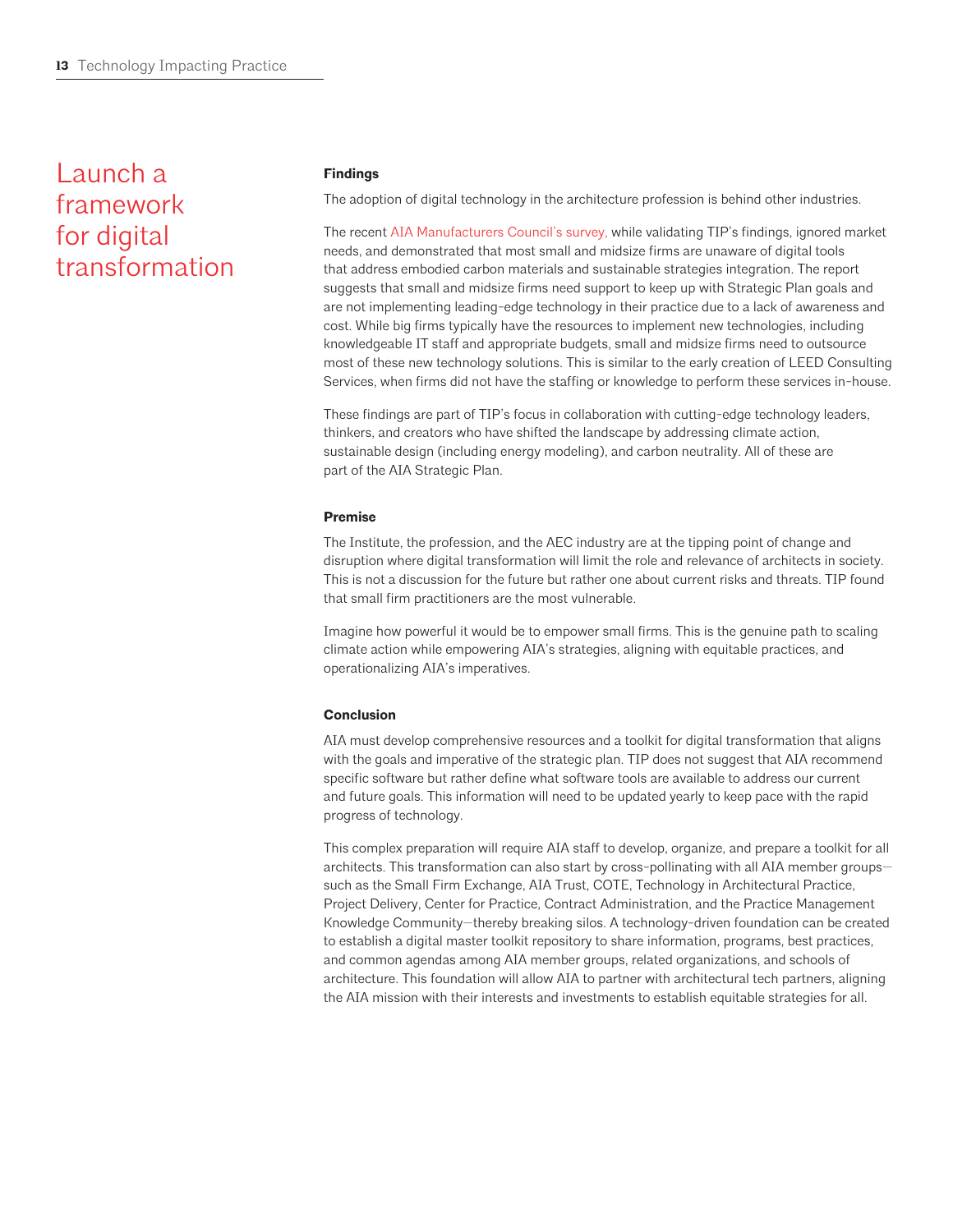Launch a framework for digital transformation

If membership alignment with the AIA Strategic Plan is one of AIA's goals, then AIA has an obligation to assist in making this possible. AIA can do this by preparing a toolkit that assesses firm readiness, reduces costs by expanding the user base, and breaks organizational silos to foster collaboration and the sharing of information that is already available. AIA needs to organize internal processes around members and customers, providing an ease-of-use experience and identifying quick wins with clear benefits. Small and midsize firms would benefit from these resources, which will bring value to their practice and their role in society and the environment.

### **Moving decisively from aspiration to action**

The "no member left behind" program



• Find external partners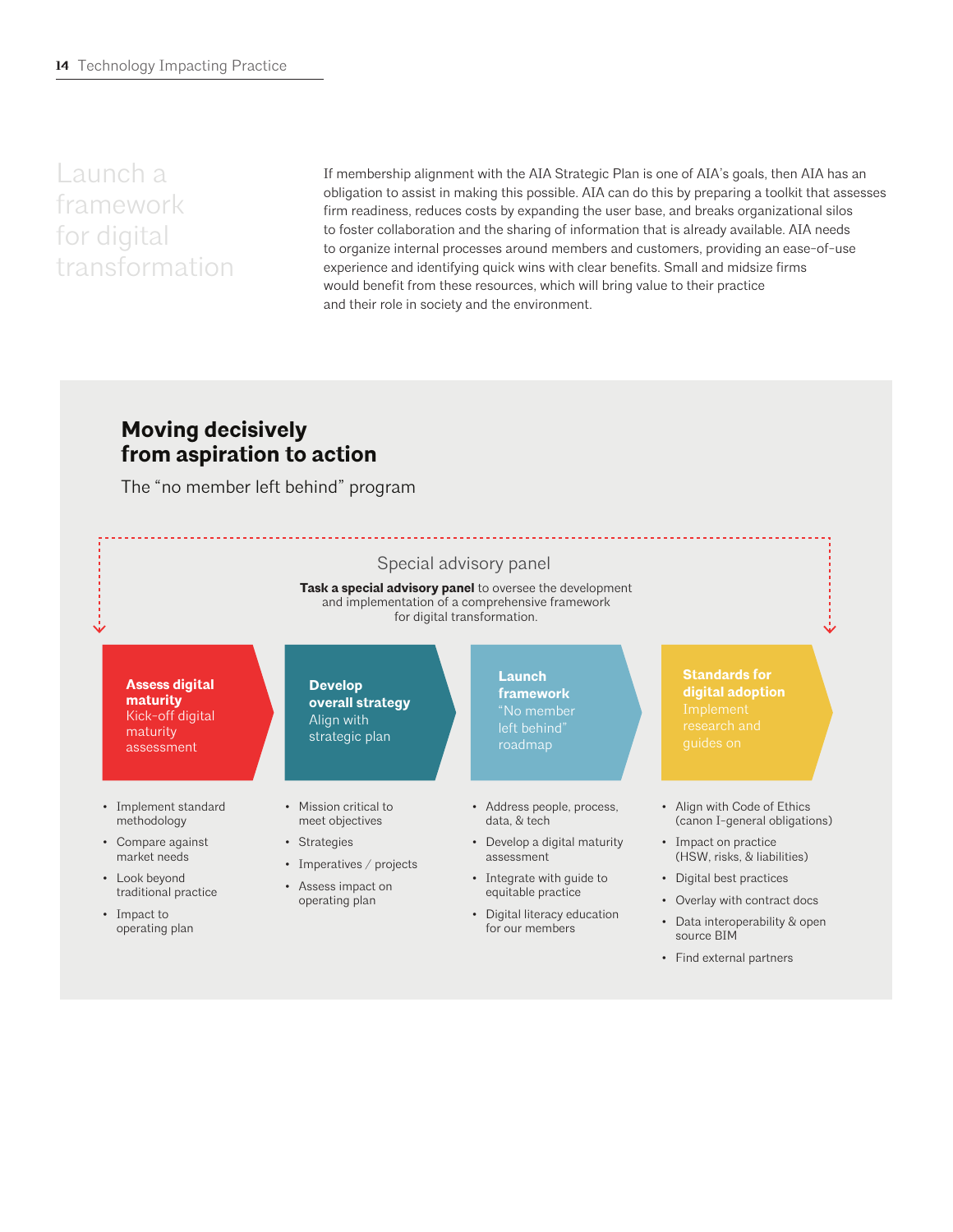### Develop standards for digital transformation

#### **Findings**

One of the primary findings from our exploration of digital practice trends is concern about competing entities accelerating past the architectural profession into areas where our digital practice expertise is deficient. This "third-party encroachment" into markets and services that have historically been the purview of the architect could occur because these entities could fill the gaps where our tech literacy and competence is lacking.

Advanced digital data utilization and the application of "big data" for more robust analysis and modeling of energy, carbon, climate, life cycle costs, and more by entities outside of architecture could erode our relevance and ability to lead on these subjects. As a profession, architecture lacks advanced data solutions and ecosystems, which inhibits us from leveraging our expertise and demonstrating value to our clients. Further, small and medium-sized firms are at an even greater risk of losing relevance in areas where the development and application of digital practice tools and methodology may be cost prohibitive.

#### **Recommended strategies**

First and foremost, the Institute should consider amending the AIA Code of Ethics and Professional Conduct to include the application of advanced methodologies for digital practice as a matter of professional responsibility. However, this cannot occur in a vacuum. AIA must lead in developing guidance on:

- Digital best practices and on expanding the potential of all members and member firms in this advancement. A plan for digital literacy must be created as a roadmap;
- Strategies for partnering with other allied entities such as ACD and MasterSpec along with other industry partners, where applicable; and
- Research to define digital best practices and emerging new technologies and issues like data interoperability and open-source BIM and other platforms, along with their potential to impact practice and preservation of the architect's intellectual property.

The expectation of digital proficiency has the potential to impact the architect's professional standard of care, both from the viewpoint of the client/community and from a legal perspective. Not only must we, as a profession, understand and embrace the application of new and emerging technologies within our practices, but we must also understand the moral, ethical, and legal need to embrace new technologies to meet our evolving obligation to the health, safety, and welfare of the public.

We must understand the liability implications from any and all shifts in the definition of what constitutes the standard of care going forward and stay current with the expectations it sets forth.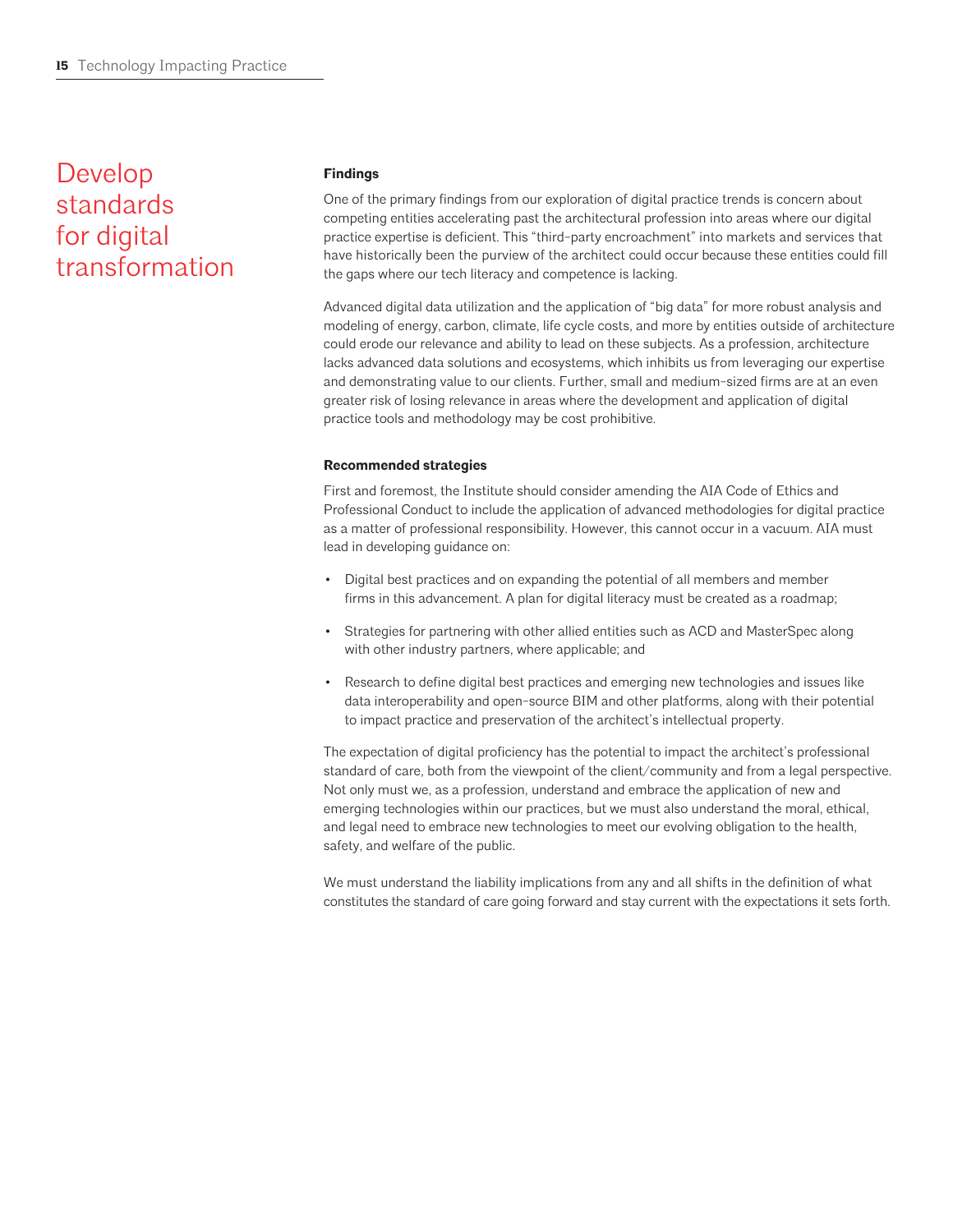Develop standards for digital transformation

#### **Conclusion**

A lack of digital competence means we fail at our core mission, have less market relevance, and have fewer members. The Institute must develop a "no member left behind" roadmap so that all AIA architects can stay relevant and resilient in today's digital world. Digital literacy and competence, along with an understanding and clear definition of the architect's role and responsibilities in the "new normal" of advanced data and digital application, will ensure that all members excel in the emerging technology-based world facing architectural practice.